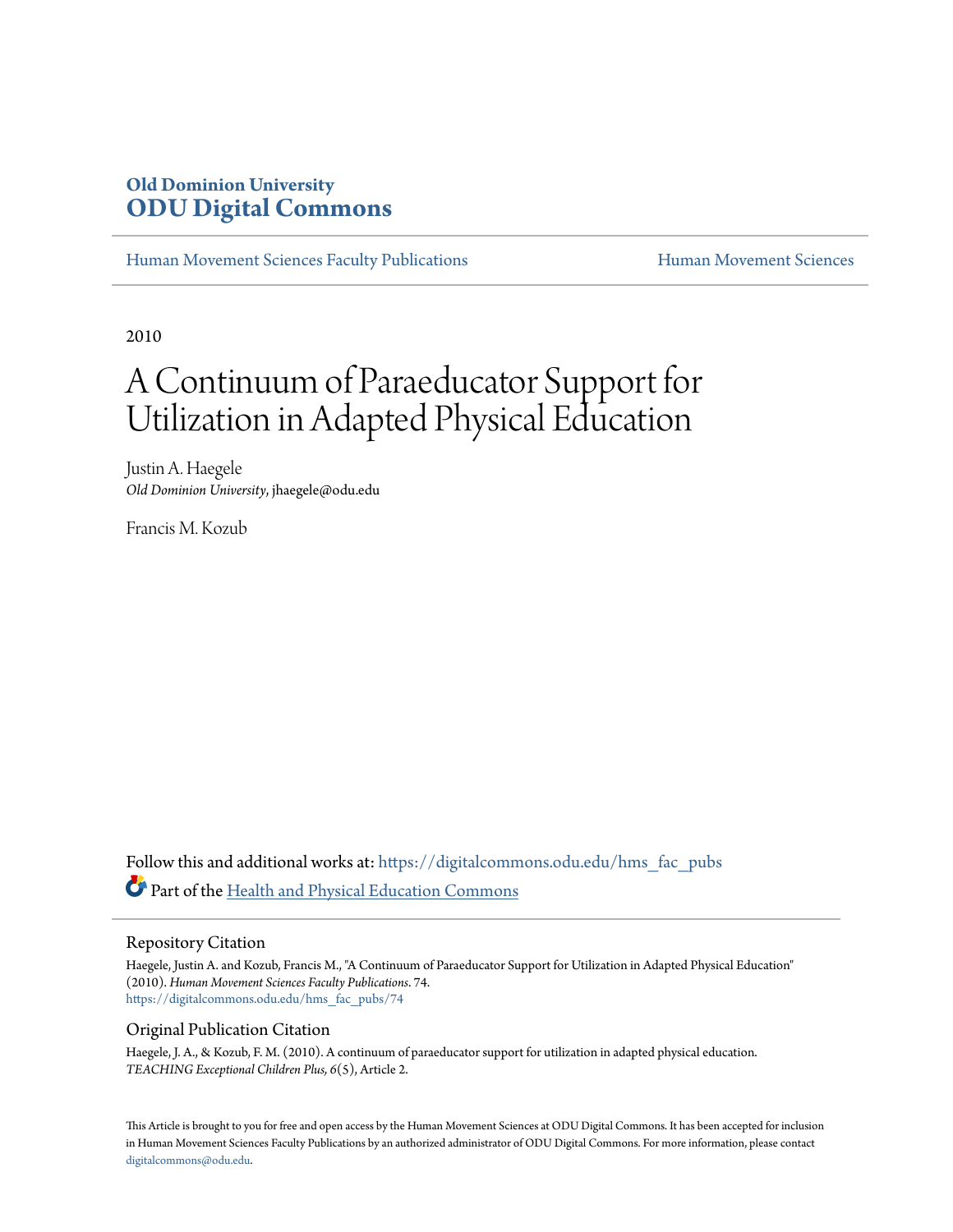

# A continuum of paraeducator support for utilization in adapted physical education

Justin A. Haegele Francis M. Kozub

*A Feature Article Published in*

# *TEACHING Exceptional Children Plus*

*Volume 6, Issue 5, June 2010*

*Copyright © 2009 by the author. This work is licensed to the public under the Creative Commons Attribution License*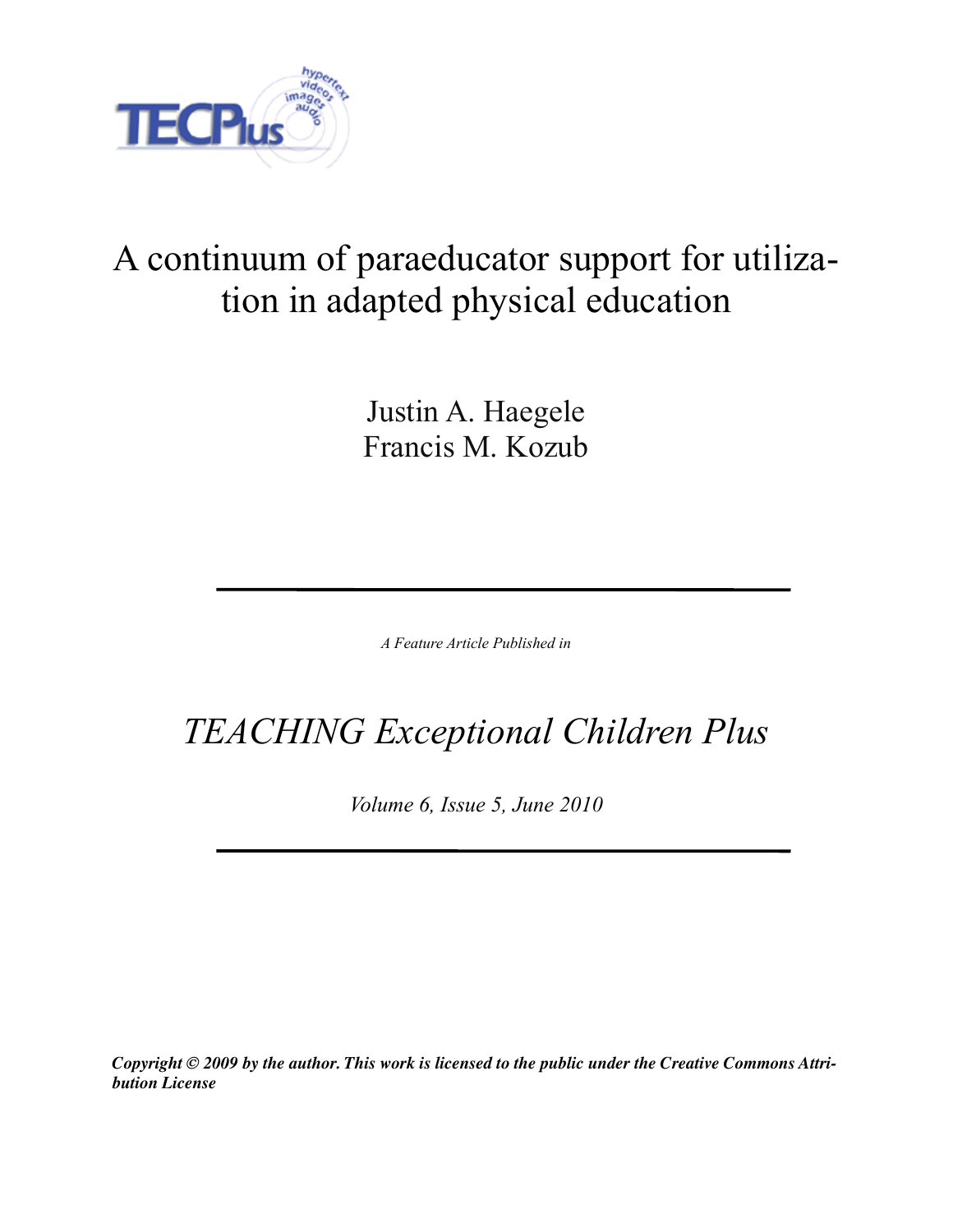### A continuum of paraeducator support for utilization in adapted physical education

Justin A. Haegele Francis M. Kozub

#### **Abstract**

This article describes three different ways of using paraeducators during adapted physical education. (1.) Having paraeducators read a portion of the lesson plan that describes the desired support towards lesson objectives. Paraeducators then assist all students when needed. (2.) Assigning specific modifications for paraeducators through the IEP process. These modifications maybe designed for a single child and listed in the lesson plan. The paraeducator then provides specific support for a particular child. (3.) Using video modeling to create media clips for paraeducators to view prior to assisting children during the lesson. The media clips include modeling of key lesson concepts aimed at helping paraeducators understand physical education activities that a child is expected to accomplish during the lesson. The physical educator is then free to attend to other learners with different needs during portions of the lesson. Recommendations for using video technology are provided.

#### **Keywords**

Technology, adapted physical education, video modeling, paraeducators

#### SUGGESTED CITATION:

Haegele, J.A., & Kozub, F.M. (2010). A continuum of paraeducator support for utilization in adapted physical education. *TEACHING Exceptional Children Plus,* 6(5) Article 2. Retrieved [date] from [http://escholarship.bc.edu/education/tecplus/vol6/iss5/art2.](http://escholarship.bc.edu/education/tecplus/vol6/iss2/art2)

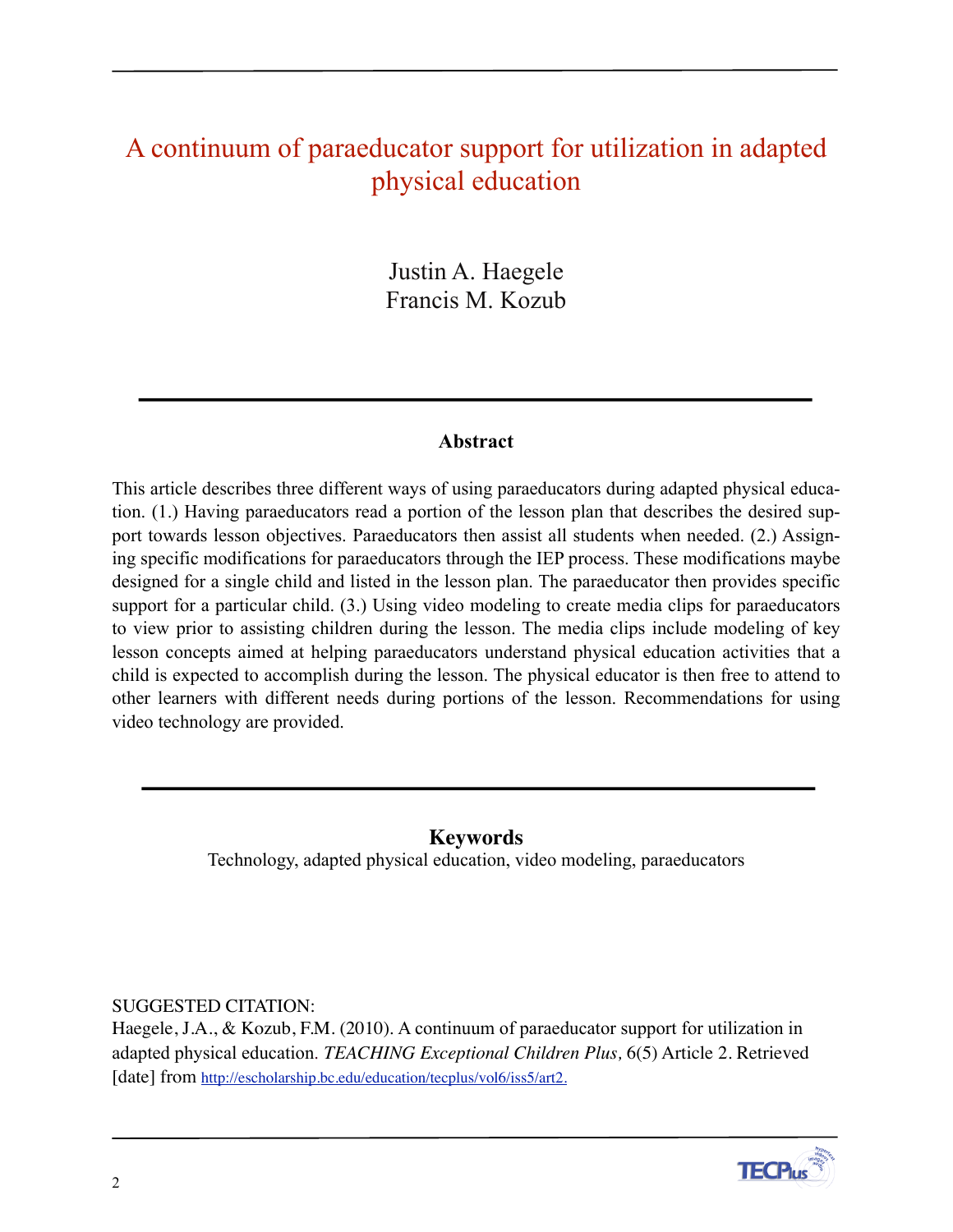*Lauren is a first year adapted physical educator who has been assigned a class with six students with varied disabilities. She has the support of two paraeducators who know little about physical education and even less about how to assist in required stretching exercises for two of the children with unique motor needs. Lauren has received an exercise prescription from the physical therapist through the interdisciplinary team meetings. This includes some basic warm up stretches specifically designed to help avoid contractures in two children with cerebral palsy. Lauren finds it difficult to complete these warm-ups every class and still attend to three children with autism and one child with spina bifida in a wheelchair who are part of the same class. Lauren wonders what she can do to get class started and complete all the separate program requirements when the paraprofessionals seem unwilling or unable to help.* 

The above scenario in not uncommon in adapted physical education (APE) settings and can unfold in any curricular area where learners with unique needs are placed in the same setting. Lauren and other adapted physical educators provide services to children with varying degrees of need and paraeducators are supports that are assigned at the individualized education (IEP) meetings. When properly utilized, paraeducators are an important part of an educational program that targets goals tailored to each child's unique needs.

#### Background Information

Paraeducators work alongside professionals—a physical educator or any other teacher who educates a child with a disability requiring support. Even though paraeducators have been working in school systems for dec-

ades, their roles remain undefined by most school districts (French, 1999). What is known is that paraeducators spend more time with their students than anyone else in the school system, and have a wealth of knowledge pertaining to their specific child. Paraeducators are considered a related service under the Individuals with Disabilities Education Act for students with disabilities in school systems. This includes transportation and other developmental, corrective, and supportive services required to assist a child with a disability receive benefit from their special education program (Winnick, 2005). Leaders in the field of APE have identified some key roles for paraeducators to support a child's educational program. According to Davis, Oliver, and Piletic (2007), paraeducator roles include the following:

Assisting student's movements as needed.

**"Paraeducators are considered a related service under the Individuals with Disabilities Education Act for students with disabilities in school systems."**

- Keeping students focused, on task, and quiet.
- Providing verbal cues or physical assistance if needed.
- Repeating instruction.
- Prompting students for transitions.
- Helping children with behavior plans adjust to integrated settings.

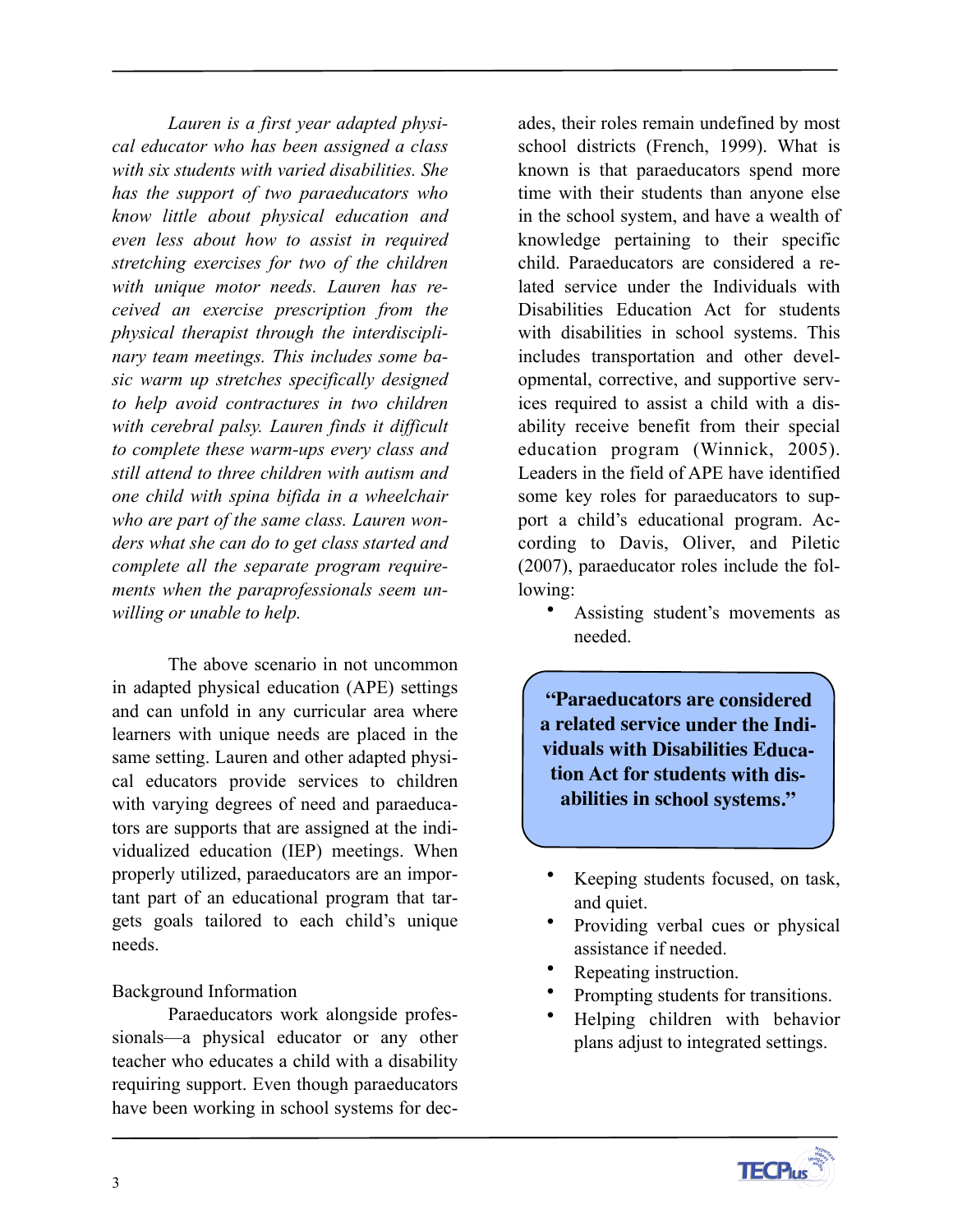Utilization of Paraeducators

The purpose of this article is to offer APE as well as other direct service providers options for utilizing paraeducators in settings where learner diversity has the potential to draw the teacher in many directions and limit educational outcomes for all students in a class. Figure 1 provides a continuum of support for paraeducators. These support levels are depicted in a pyramid to demonstrate a key point in our recommendations for support. This point is that use of paraeducators should be based on learner needs. Not all levels of support are needed or appropriate for each child. These decisions about support are discussed at the IEP meeting and can range from "most" to "least" supportive (Figure 1). Most supportive refers to situations where the paraeducator engages more in the learning with a child and pre lesson planning is required to ensure that the child's needs are meet. Least supportive refers to minimal effort required by the educator and paraeducator to provide meaningful lesson options that target child goals. Below are detailed descriptions of paraeducator support found in Figure 1.



*Figure 1.* A continuum of support that is suggested for using paraeducators in adapted physical education classes.

#### *Level 1*

The most basic level of support by pareducators is facilitated by having the teacher provide a written lesson plan that has details about the lesson and specific instructions for related service providers to support the instruction for the day. Further, at this level, paraeducators stay within close proximity to ensure students with disabilities are receiving the support needed to be successful in classes. Paraprofessionals speak with classroom teachers prior to the lesson and are instructed on specific strategies used to assist all students. One note on the proximity of the paraprofessional is that at this level of support, care has to be taken to avoid too much help or even too much visibility for the child with a disability. Past research has determined negative socialization effects of close proximity paraprofessionals (Causton-Theoharis &

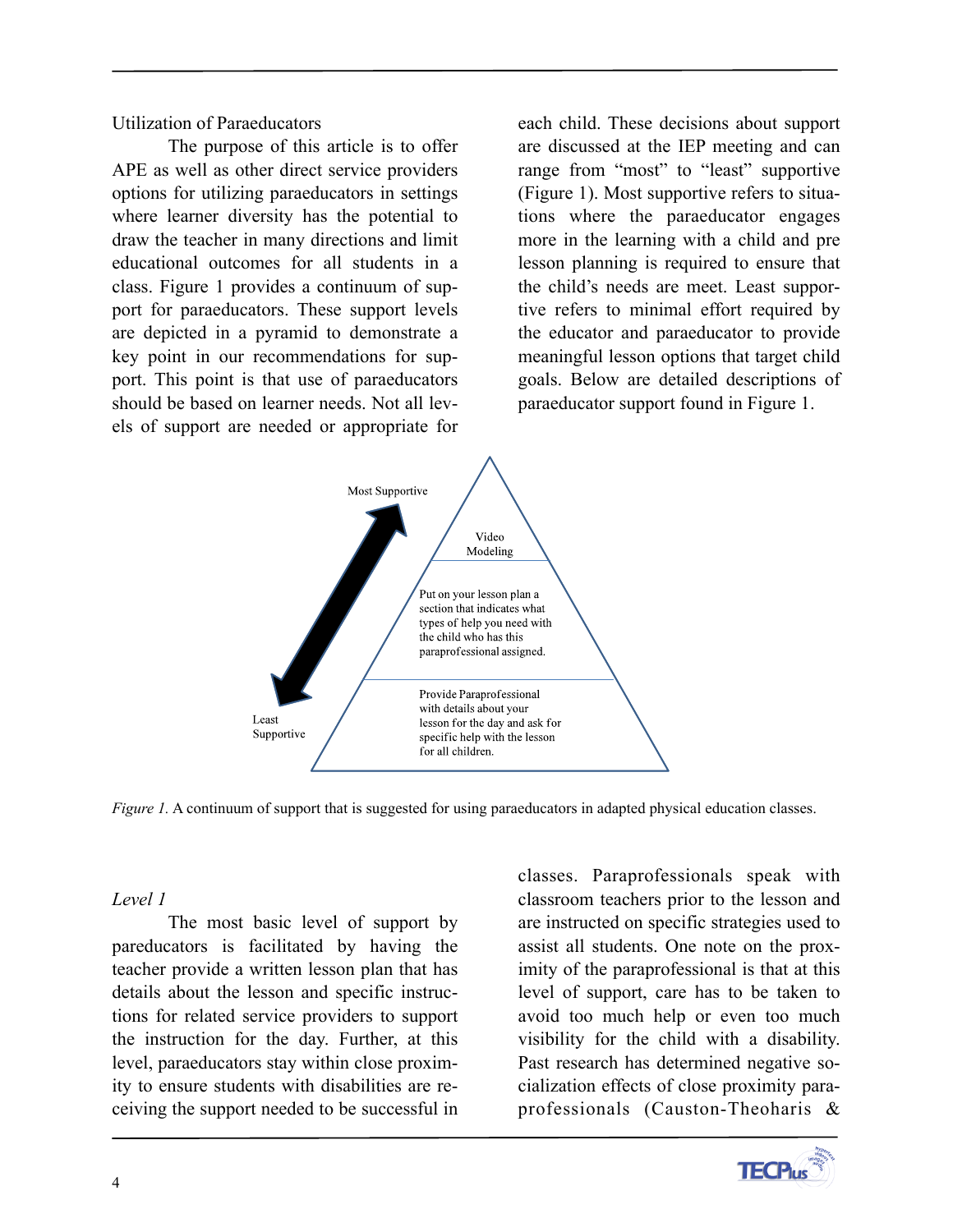Malmgrens, 2005). An example would be if a paraeducator acts as a child's partner when this child with a disability should be working alongside peers without disabilities, there is a concern in the sense that students with disabilities risk loosing the opportunity to socialize with their peers. In many cases peer interaction is a valuable part of the lesson that is lost if the paraeducator takes the place of another child (Causton-Theoharis & Malmgrens). It is vital for paraeducators to understand their role in direct and indirect learning such as social skills for interacting with same age peers.

#### *Level 2*

Level 2 is similar to Level 1 with one major exception. In Level 2, the type of help (included on the written lesson plan) is specific to a child with a disability based on IEP goals. This is a higher level of support and can involve specific behavior management

**"If a paraeducator works as a child's partner when the child with disabilities should be working alongside peers without disabilities, there is a concern in the sense that the students with disabilities risk of loosing the opportunity to work with their peers."**

techniques or activity related assistance for a particular child. In situations where children have adapted equipment needs such as using a beeping ball instead of a regulation soccer ball, the paraeducator is assigned to make sure the child with a disability is using the equipment properly. It is important for the

physical educator to give clear details about equipment use and teaching cues so the paraeducator becomes an extension of the teacher's lesson for that child.

Level 2 supports include teachers describing in their lesson plan specific instructions for a child with a disability who may (for example) have a diminished capacity to understand games or skills. During this time, paraprofessionals will work closely with their student in practice situations and may actually serve as a partner if safety or success is an issue when the child participates with peers. It is also important for teachers to recognize that using this more supportive level does not prohibit the paraeducator from taking on additional roles at certain times in the lesson. For instance during lesson management time, a paraeducator can help hand out equipment, model activities for other learners, and generally support all children when the target child does not require assistance.

#### *Level 3*

Finally, the most supportive level of paraeducator help includes the use of assistive visual modeling (Morgan, Forbush, & Alvis, 2001). Video modeling is a research-based strategy for increasing skills in learners where the teacher utilizes media clips to help paraeducators understand specific aspects of a lesson for a child they are assigned to assist in physical education. In using this concept one teacher with paraeducators' support can work with many children in a more segregated adapted physical education setting as described in the vignette. Teachers who wish to utilize video modeling set up technology for paraeducators to view upon entering the classroom. This includes a video model of the specific activities such as

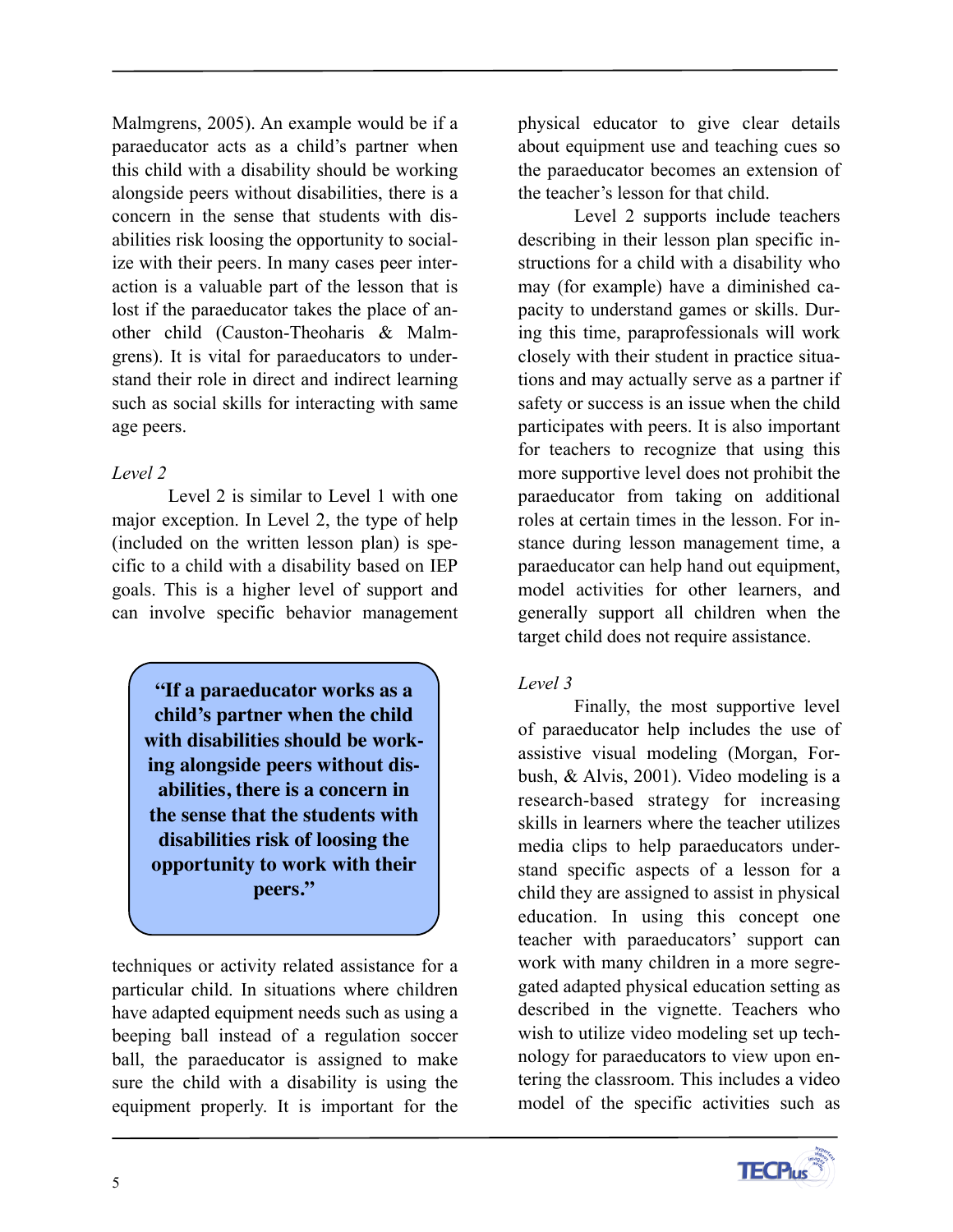stretching or skill work to target unique needs for one or more learners within the larger class. In order to use video modeling, three steps are recommended and outlined below.

*Separate your class according to learner needs and level of support required.* In many special education classrooms, especially in urban environments, the student population may include students who vary in needs. In addition, classes may have students with severe disabilities who require intense and very specialized support. Often times, as is the case for specific stretching routines, the level of support requires educators to pay close attention to details about positioning that can be hard to describe on a daily basis. Further, as children progress in lessons the need for changes in technique or positioning is easily communicated with the use of video or visual pictures. The first step in utilizing video modeling is to determine learner needs and which, if any, children have similar needs or program requirements that fit the use of video technology. The vignette offers an example of a group of children who have varied needs that may be met using paraeducators and video modeling. In the vignette there are as many as three sub groups of learners including the children with cerebral palsy who need stretching, the children with autism who may require assistance with social understanding, and a child with spina bifida who may require activities that facilitate mobility. All three situations require different lesson activities or individual modifications on a daily basis.

*Create media for part or entire lessons that target child needs.* This step may seem the most daunting for some teachers who are frustrated with the time demands of working with many learners who have different needs. Having one more thing to do or even knowing where to start is a teacher frus-

tration issue found in many APE settings (Kozub, 2008). However, by having clear goals for learners and a willingness to utilize innovations in technology a little bit of out of class time can lead to meaningful learning for all children in class. Video technology is an available resource found in many schools today through media classes. Educators in many schools today have access to equipment as well as people who understand how to video tape and stream images to create clips that can be shown on any computer or television monitor hooked up to a DVD player. Finding others in the district who are willing to help create media clips is as easy as contacting a colleague who teaches a class on media productions. The creation of video clips then becomes a class project for a group of media production students. However, when creating video aimed at helping paraeducators understand lesson activities, it is important to make sure that ideal camera angels show clear demonstrations of skills and techniques. Video modeling is only useful if media clips provide adequate visual prompts for an activity. Quality of sound and details provided by the model in the video enhances the use of video modeling.

 Technology needed for creating video modeling clips include a digital video camera, tripod, and access to a computer that allows for video streaming and the creation of DVDs. The entire process with appropriate equipment can take up to 30 minutes for a 60 second video clip. Further, teachers are encouraged to create a bank of video clips that have different content such as skill work, stretching techniques, and even game strategies for children. One additional thought on creating videos is that a teacher with limited time

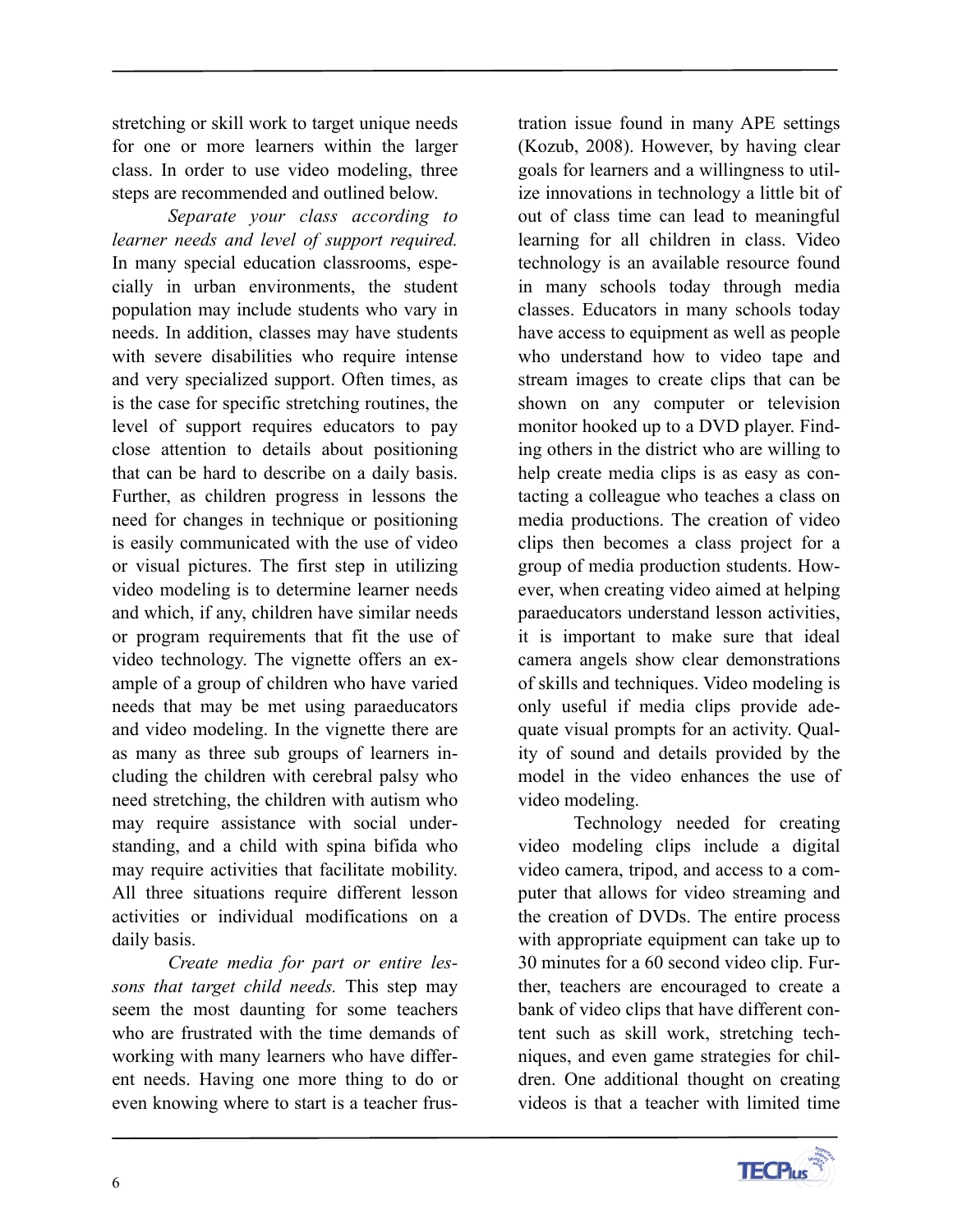can have someone record activities actually being done in class. These can later be used in other classes where paraeducators are utilizing video modeling to support physical education instruction. Over time a bank of activities may exist for use in lessons where level 3 supports are needed for utilizing paraeducators. One additional point about video recording students is to make sure that parents of children in video clips have signed consent forms allowing their child's images to be used for video modeling.

*Training paraeducators to use video modeling.* Creating clips and having a vision of how to improve instruction using technology and paraeducators are innovative ideas that require "buy in" by support staff. It would be unfair to paraeducators to ask them to use video modeling without some training. Training serves many purposes. First, it will help the APE teacher understand the level of knowledge that paraeducators have about technology and physical education. Second, it will help "iron out" any system problems with technology, and afford "practice runs" where paraeducators get a chance to view videos and replicate techniques found in the clips. At first, many paraeducators may question this technique and wonder why video modeling is necessary. Questions such as these are best addressed when children are not around. This leads to a need to train paraeducators, while also allowing their input on what types of learning requires video modeling. Physical educators in particular can share important points about levels of support and educational goals at this training session. Further, role issues addressing how related service providers support daily instruction are best addressed by open communication between the adapted physical educator and paraeducator. These types of role issues are discussed in French (1999) and require attention so that paraeducators feel like an important part of the programming.

Starting small with a limited number of clips is recommended. A video on basic stretching is an example of a small video modeling project that would help get the lesson going in the opening vignette. This minimal effort to create a warm-up lesson media clip will pay off if the physical educator is afforded time at the beginning of the lesson to get the other children started while the paraeducator stretches the children with cerebral palsy or any child who requires basic stretching activities during the lesson. This type of video support is useful particularly at the beginning of a school year and eventually the paraeducators may not even need the video to facilitate appropriate stretching. Further, as the physical educator gains confidence in the assistance of paraeducators in the lesson, additional video modeling can be used to help with more specific skill work for children.

#### Benefits of Video Modeling

Educators will not feel torn in so many directions on a daily basis if they feel supported by others. Paraeducators who have a specific task in given lessons are better utilized and part of the lesson. In the end the children in the class potentially receive more individualized attention aimed at specific goals. Video modeling has many advantages in helping facilitate meaningful APE instruction. These include the following:

- 1. All students are receiving simultaneous structured activity time.
- 2. Students with video modeling work at pace congruent with their learning rate.

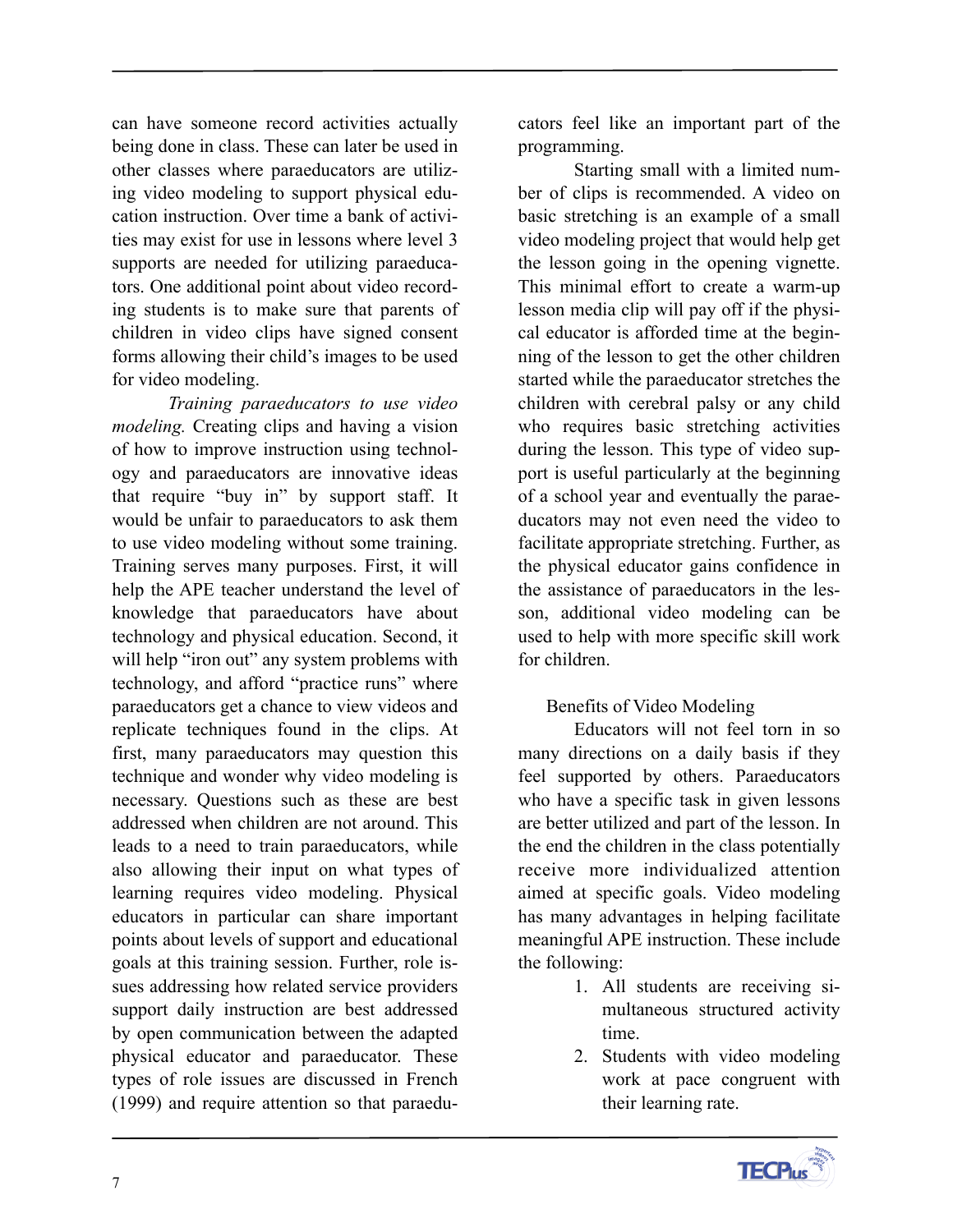- 3. Paraprofessionals take ownership of lessons but are still receiving guidance and information from the physical educator.
- 4. Students can work on different activities designed for their specific learning needs.

One additional thought about the benefit of using video modeling is that parents of students with disabilities may also wish to support instruction at home by using clips outside of school. Video clips are easily uploaded onto a compact disk or storage device which can transfer to home computers. Adapted physical educators can utilize web sites with media clips to help parents interested in working at home. Utilizing simple passwords and limited assess links, parents can log on to a section of the APE web site that is specific to their child or a group of children. Parents may face difficulty understanding what types of physical activities are beneficial to their child. This may limit a parent's willingness to facilitate physical activity at home. However, with the use of technology, parents can have access to appropriate home activities which their child is already accustomed to from school based programming. This becomes a valuable resource at home. In this case, activities recommended by the APE teacher which generalize to the broader community are shared with parents at home. Further, parents benefit by knowing what type of instruction their child is receiving at school and are then able to offer suggestions and feedback at the IEP meeting. This offers another rationale for taking time to create video clips of activities so that parents can support instruction at home.

Recommendations for Using a Continuum of Supports

 Using any of the levels of support found in Figure 1 are progressive ideas that require some work by teachers. Communication through lesson plans and facilitating support by paraeducators for all students requires some foresight by the physical educator. Further, it is suggested that interested educators follow some basic recommendations before trying to get involved with these levels of supports and specifically video modeling.

- Get involved in the I.E.P. meeting to make sure the paraeducators is going to be part of the child's program in your class. If you need help in physical education, it is important to insure that special areas are not seen as breaks for paraeducators.
- Start small with the use of video supports and when appropriate work to less supportive options.
- Utilize media classes at the middle school and high school levels to assist in making video clips.
- Make sure that your video modeling clips are easy to follow and do not exceed 60 seconds.
- Monitor early to ensure that paraeducators understands and are comfortable with the requested help either on the lesson plan or found in the video modeling.
- Be thoughtful and utilize the IEP meeting to discuss confidentiality issues when creating media clips and sharing clips with others when children are involved. Creating media clips and deciding who has access to these files requires writ-

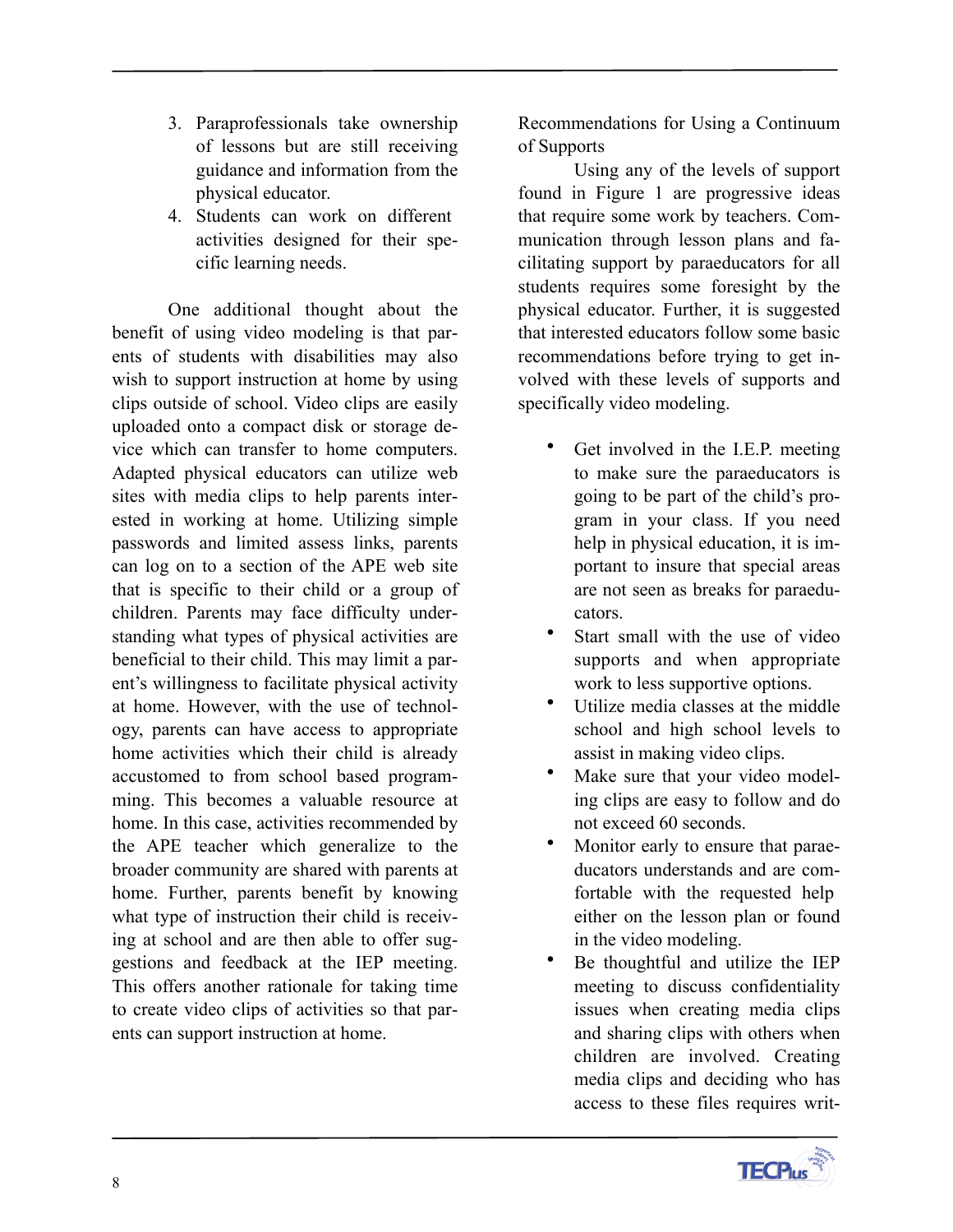ten permission by parents of all children who are identified in the videos.

- Speak with a loud, clear voice and make large body movements while recording your videos.
- When available, use existing media such as sports video and clips found on the internet (Columna, Arndt, Lieberman, & Yang, 2009).
- Media clips may be looped or played continuously to help paraeducators during the lesson.

### Solutions for Lauren

In the opening story, Lauren is faced with the task of teaching a physical education class which includes children with spina bifida, autism, and cerebral palsy. Lauren has received stretching exercise for her students with cerebral palsy from the physical therapist and is having difficulty completing the program while still attending to the other students in the class. In order to solve this problem, Lauren turns to the video modeling idea described earlier. Along with the media club at her school, Lauren and the school physical therapist work together to record video which shows each of the stretches prescribed for her students with cerebral palsy. Each video clip includes large body motions and instructions that are easily heard by students and paraeducators.

Lauren goes to her building administrator and asks for time during the next teacher in-service day to train paraeducators on her idea of using video modeling. At the beginning of Lauren's next class, she explains to paraeducators assigned to students with cerebral palsy that they are going to assist her by facilitating stretching while using the video she created for this class. She tells paraprofessionals that they will assist students by leading the students through the stretches

using the video which is projected on the gym wall. While this is going on, Lauren begins activities with the other students in the classroom. As a matter of class routine, paraeducators start out each lesson by using video modeling clips for students while Lauren leads warm-up activities for the other children. As the class is ending, one of the Paraprofessionals approaches Lauren. He indicates how much he enjoyed using the video modeling and feels that he now understands how to help with the stretching routine. He agrees with Lauren that using video modeling was a good idea, and that he looks forward to helping her in the future.

### Summary

The strategies described in this article are suggestions for educators who are charged with teaching students who range in ability and needs. The use of paraeducators is a valuable tool to help APE teachers provide services to many students during a physical education class. Curricular areas such as physical education, music, art, and science (to name a few) may require "hands on" support for children with disabilities. This support is appropriately provided by properly informed paraeducators. Paraeducators may lack the experience with the lesson content and require more than simple directions to understand how to assist a child. Using video modeling to help paraeducators understand how the activity "looks" and their role in the lesson requires some initial work by the educator. However, over time utilizing the different levels of support found in this article can help make teaching classes easier and more beneficial for students. In order to use the suggestions found in this article, resources such as a video camera,

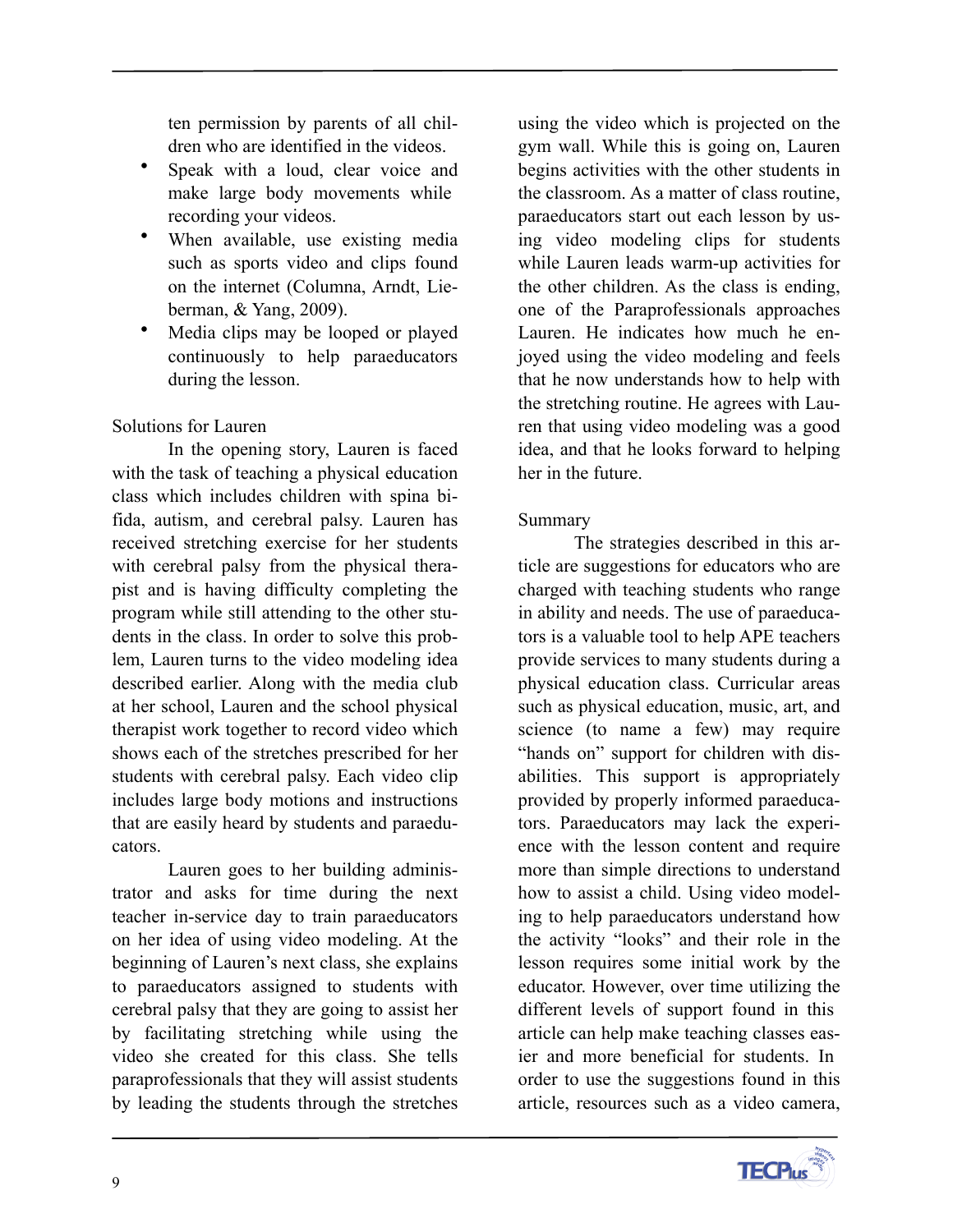projector, willing paraeducators, and extra time must be available to teachers. Teachers who feel time constraints and pressure to produce outcomes have to plan ahead and utilize paraeducators and technology to assist learners with disabilities in settings where student needs are many.